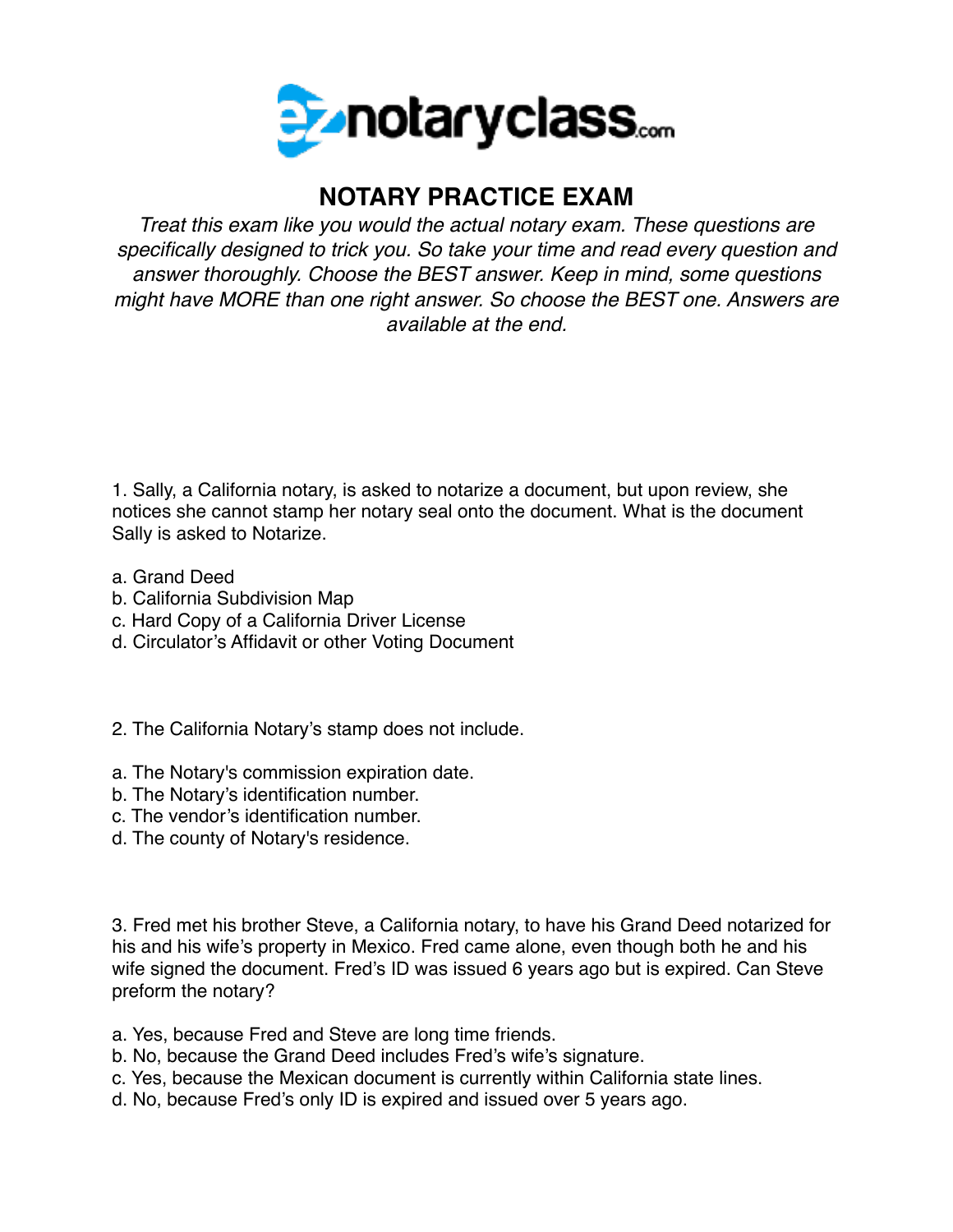4. Maria, a Spanish speaking notary, wants to advertise to the Spanish speaking community. She creates a sign that reads, "Notario Publico," followed by the term, "I am not an attorney and therefore cannot give legal advice on immigration matters or any other legal matters," both in English and Spanish. Which of the following is true.

- a. Maria has included the required legal disclaimer.
- b. Maria will face a fine of \$1,500.
- c. Maria will face a fine of \$1,000 for giving legal advice.
- d. Maria will have her notary licensed revoked.

5. Kelly is a notary and also an escrow officer; she earns a bonus from her company for processing the sale of a property for one of the clients. She may:

- a. Not notarize the document under any circumstances.
- b. Refer another notary who has no financial interest in the document.
- c. Notarize the document, only if she declines the bonus.
- d. Notarize the document involving this transaction.

6. Bob, a California notary, is given a Vietnamese document, which he cannot read. Which of the following is true:

- a. Bob must refuse the notarization.
- b. Bob must ask the signer to translate the document.
- c. Bob must make sure the document is complete.
- d. Bob must include the title of the document in the official Notary journal.

7. Wilma is asked by her father, who is also her employer, to notarize a Grant Deed, in which Wilma is named as a grantee.

- a. Wilma must notarize the document in the authorized capacity of an employee.
- b. Wilma may not notarize the document because she is a relative.
- c. Wilma must include fingerprints in the journal because the document is a Deed.
- d. Wilma may not notarize.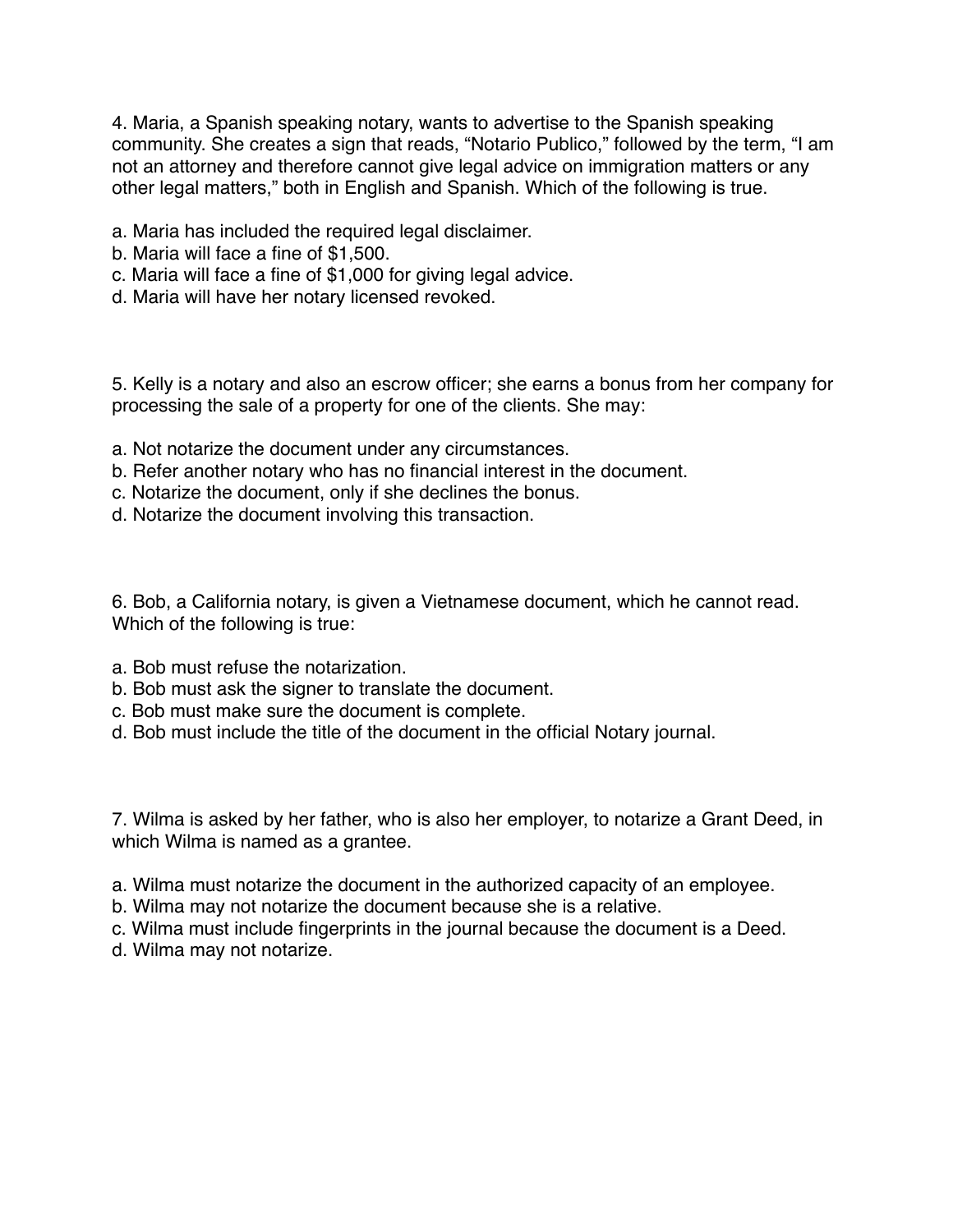8. John is a mobile Notary who visited the State Line resort on the border of California and Nevada. While on the California side, his friend Judy asked him to notarize three documents: one Acknowledgement and two Jurats. John performed the notarizations by notarizing the Acknowledgment and administering an oath for both Jurats. Which of the following is true.

a. John followed the law by completing the notarizations on the California side of the border.

b. John faces a fine of \$750.

c. John may fill out one Jurat certificate for both documents.

d. Judy must personally know John because she is going under oath.

## 9. The \$15,000 surety bond

a. Provides a limited fund to reimburse members of the public who are damaged by notarial misconduct.

b. Limits the maximum amount of recoverable monetary award against a notary in a civil lawsuit.

c. Must be obtained from a licensed insurance company.

d. Must be filed with the CA Secretary of State.

10. Sandra is a notary and a qualified and bonded immigration specialist. How much can Sandra charge to help one individual complete immigration forms?

a. Sandra may not give legal advice or tell people how to fill out any documents.

b. \$5 for the oath and \$5 for the certificate

c. \$15

d. None of the above.

11. Which of the following is considered an oath for the Jurat:

a. "Do you swear or affirm that the statements in this document are true?"

b. "Do you swear or affirm that the statements in this document are true, so help you God?"

c. a & b, but with a raised right hand.

d. All of the above.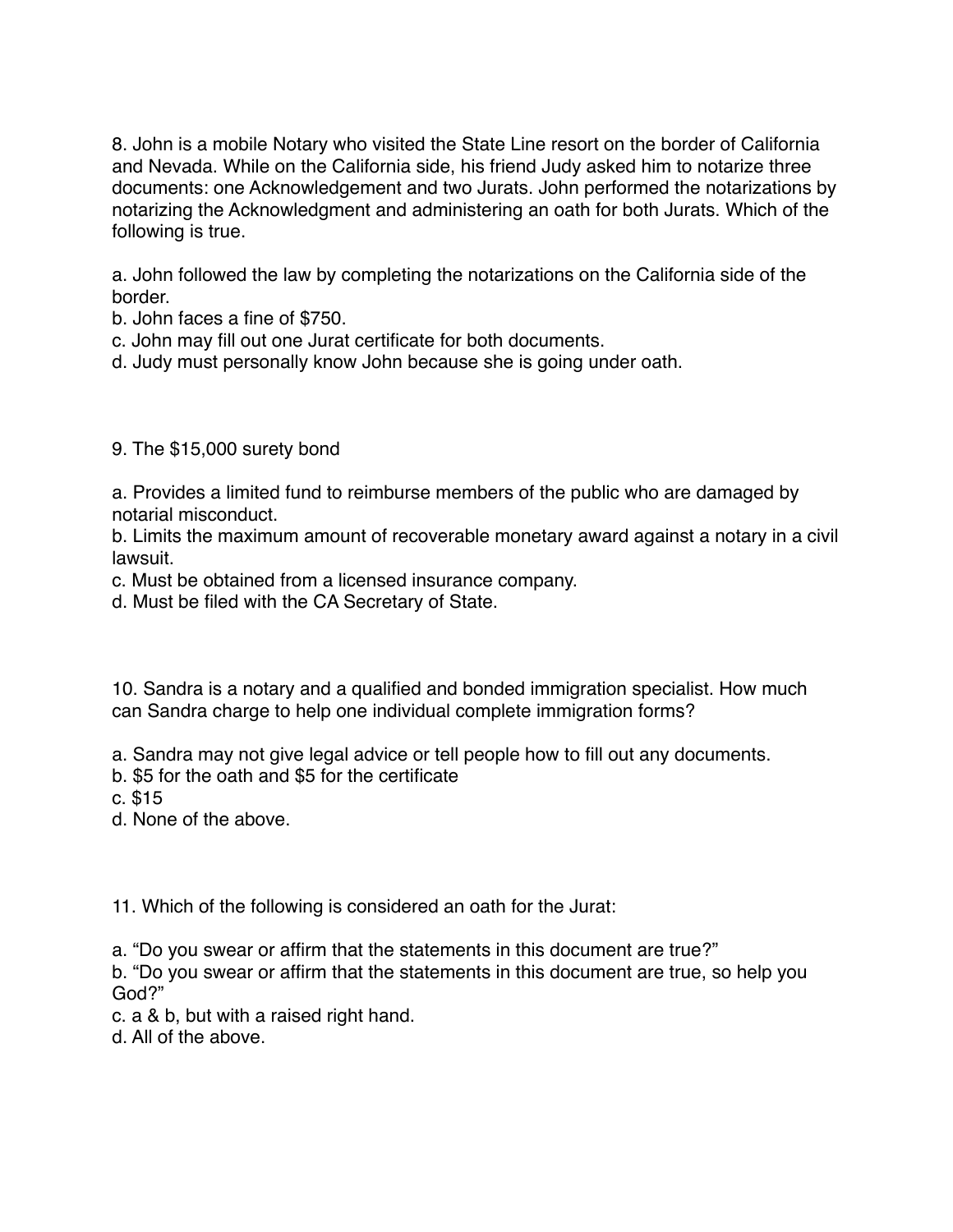12. Timothy is a notary, but is also gaining a direct financial compensation from the transaction. Timothy is therefore a

- a. Real estate agent
- b. Vendor
- c. Employee
- d. None of the above.

13. Bill brings a document to be acknowledged before a Notary Public. The Notary Public certifies on the Acknowledgment form to all of the following, except

- a. That Bill acknowledged executing the document to the Notary.
- b. "Subscribed and sworn to (or affirmed) before me".
- c. That the signer personally appeared before the notary public.
- d. The county and to the identity of the signer.

14. When would a notary public notarize a document using a Signature by Mark?

a. The principal cannot personally appear before a notary public.

b. The Subscribing Witness is able to say, under oath, that he or she either saw the principal sign the document or heard the principal acknowledge that he or she signed the document.

c. When the principal uses two credible witnesses who provide their ID to the notary. d. When the signer of an instrument cannot write (sign) his or her name, that person may sign the document by mark before the notary arrives.

15.

What is the penalty for notary execution of any certificate on a deed, containing a statement known to the notary public to be false?

- a. \$750
- b. \$2,500
- c. \$10,000
- d. \$1,500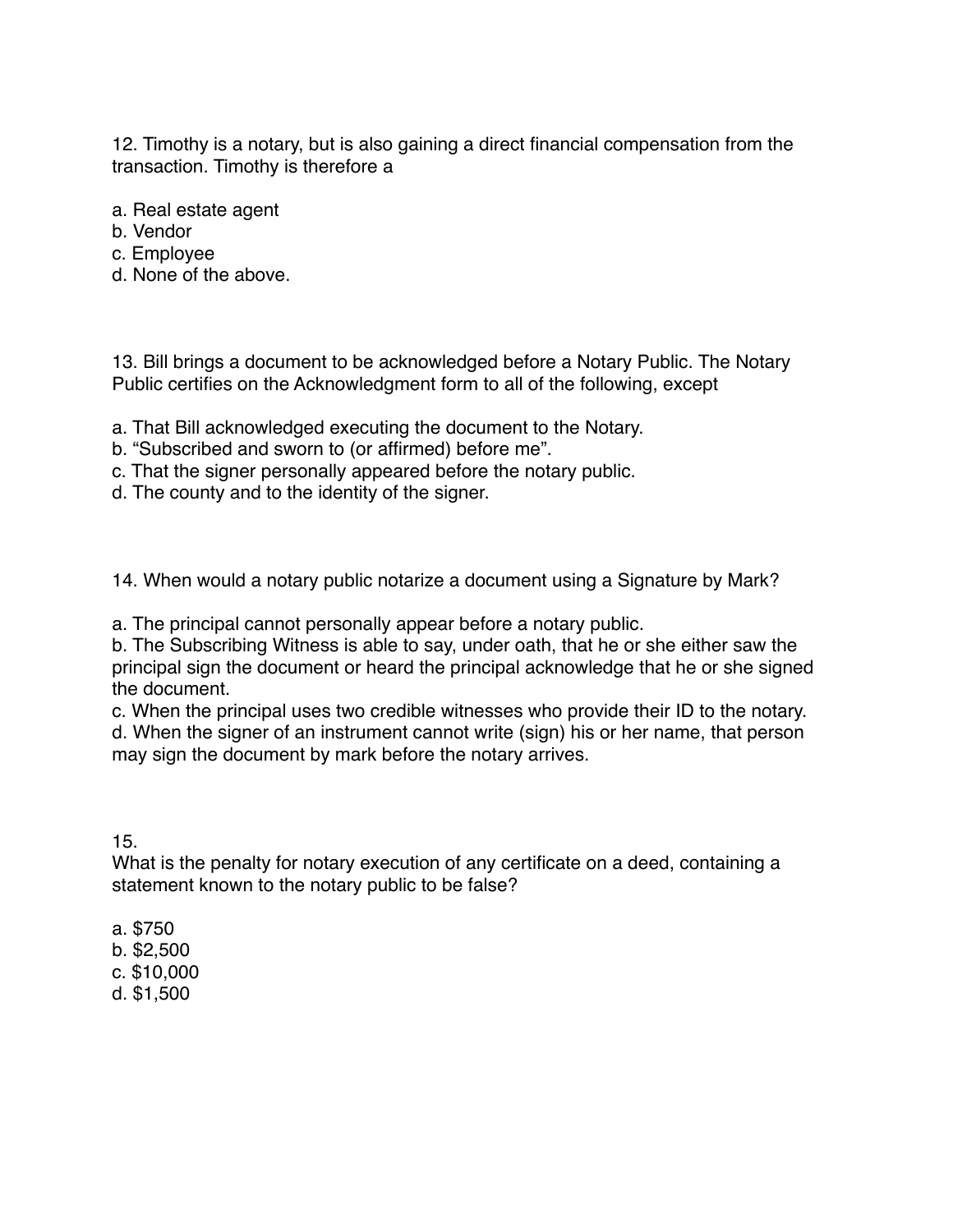16. Which document must a notary notarize for free?

- a. A veteran's will.
- b. A veteran's Deed of Reconveyance.
- c. A veteran's spouse's benefit documents.
- d. A document relating to nomination for public office.

17. Mark is a notary appointed to an air force base. While visiting his family in Sacramento, he's asked to notarize an Arizona Deed of Trust by his Father. Which of the following is true:

- a. Mark cannot notarize.
- b. Mark cannot notarize because the document signer is his direct relation.
- c. Mark cannot notarize because he is not in the same county as his commission.
- d. Mark cannot notarize because the document is from another state.

18. Samuel introduces himself to a local notary and presents a paper identification, but it is expired and issued 7 years ago. The notary refuses to notarize because the paper identification document is not valid. So Samuel returns to the notary and introduces his wife, Cynthia, who has a valid Military ID card. How should the notary proceed?

- a. Notarize using Cynthia as a credible witness.
- b. Require the military ID contain a signature before accepting.
- c. Place both Samuel and Cynthia in the journal.
- d. None of the above.

19. When identifying the signer and there is no indication that the any of the information, evidence, names or physical description would lead a reasonable person to believe that the signer is not who he or she claims to be or that the document was forged, translated or mis-represents the signer's legal obligation, how should the notary proceed.

- a. The notary should refuse to notarize.
- b. The notary should indicate the current residing county in the venue.
- c. The notary may ask the signer to return with different identification.
- d. The notary must indicate the signer's physical description in the journal.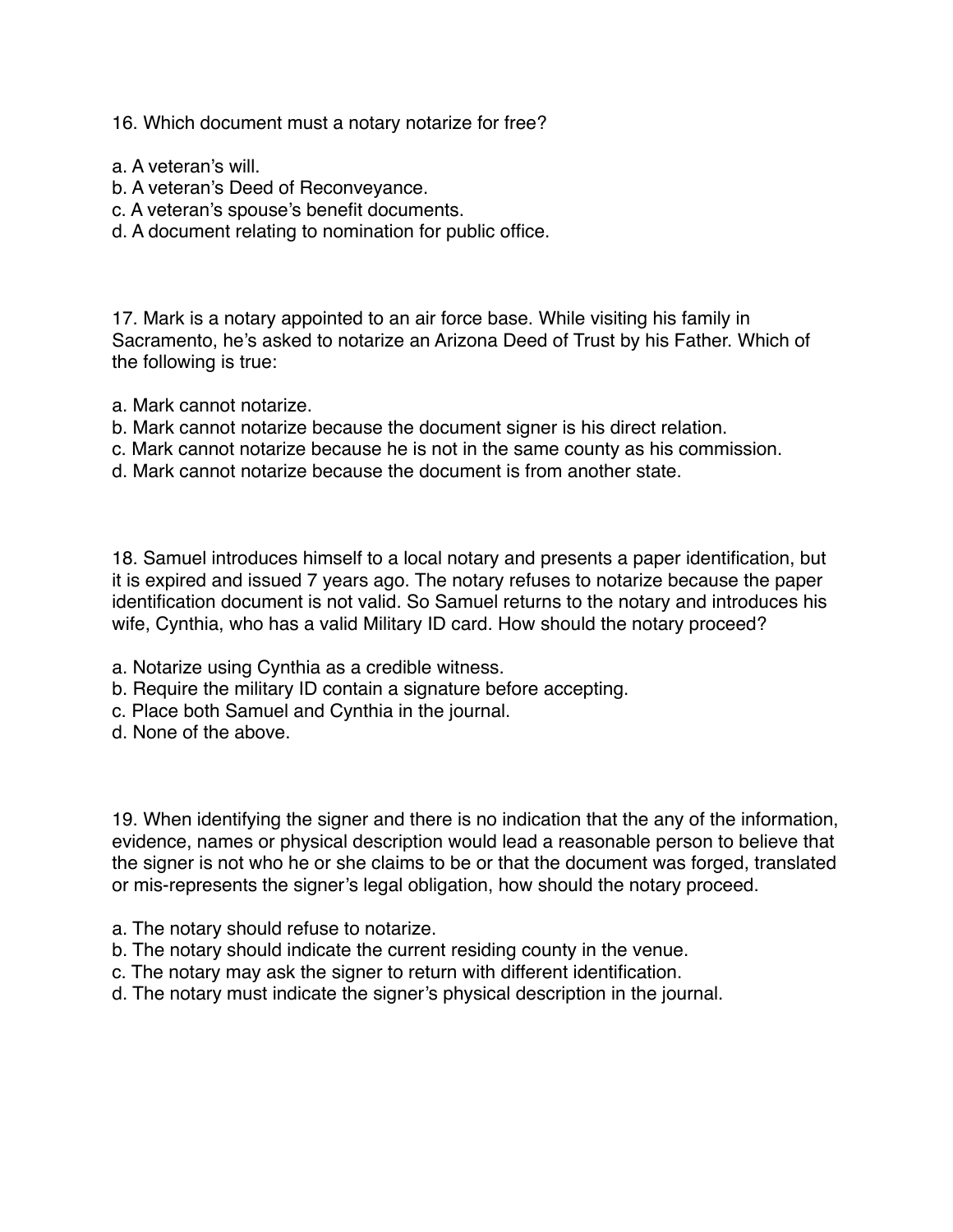20. Fernando has been a notary, employed by his company for 30 years. He recently retired, therefore, he must

- a. Destroy the notary seal.
- b. Take the journal to the County Clerk's office where his oath and bond are filed.
- c. Both a & c.
- d. None of the above.

21. Felicia is called to notarize a document at a nursing home, where she meets Carlton, the document signer. He is unable to sign his own name and therefore says he has brought his daughter and granddaughter to act as the Subscribing Witness and Credible Witness respectfully. How shall Felicia proceed?

- a. Require Carlton sign the Proof of Execution by Subscribing Witness form.
- b. Require an ID from Carlton's daughter.
- c. Refuse because the Carlton's granddaughter is under 18 years of age.
- d. None of the above.

22. Virginia has taken the notary class online and just passed her notary test with a score of 70%. She now has 30 days to:

- a. Take her oath of office at the County Clerk's Office.
- b. Buy a \$15,000 surety bond.
- c. Re-take her test until she receives a score of 75%.
- d. None of the above.

23. Marissa recently moved from San Diego county to Orange County. Which of the following is true.

- a. She must file a new oath and bond at the at Orange County Clerk's office.
- b. File a change of address to avoid a \$750 fine.
- c. File a change of address to avoid a \$500 fine.
- d. Get a new notary seal.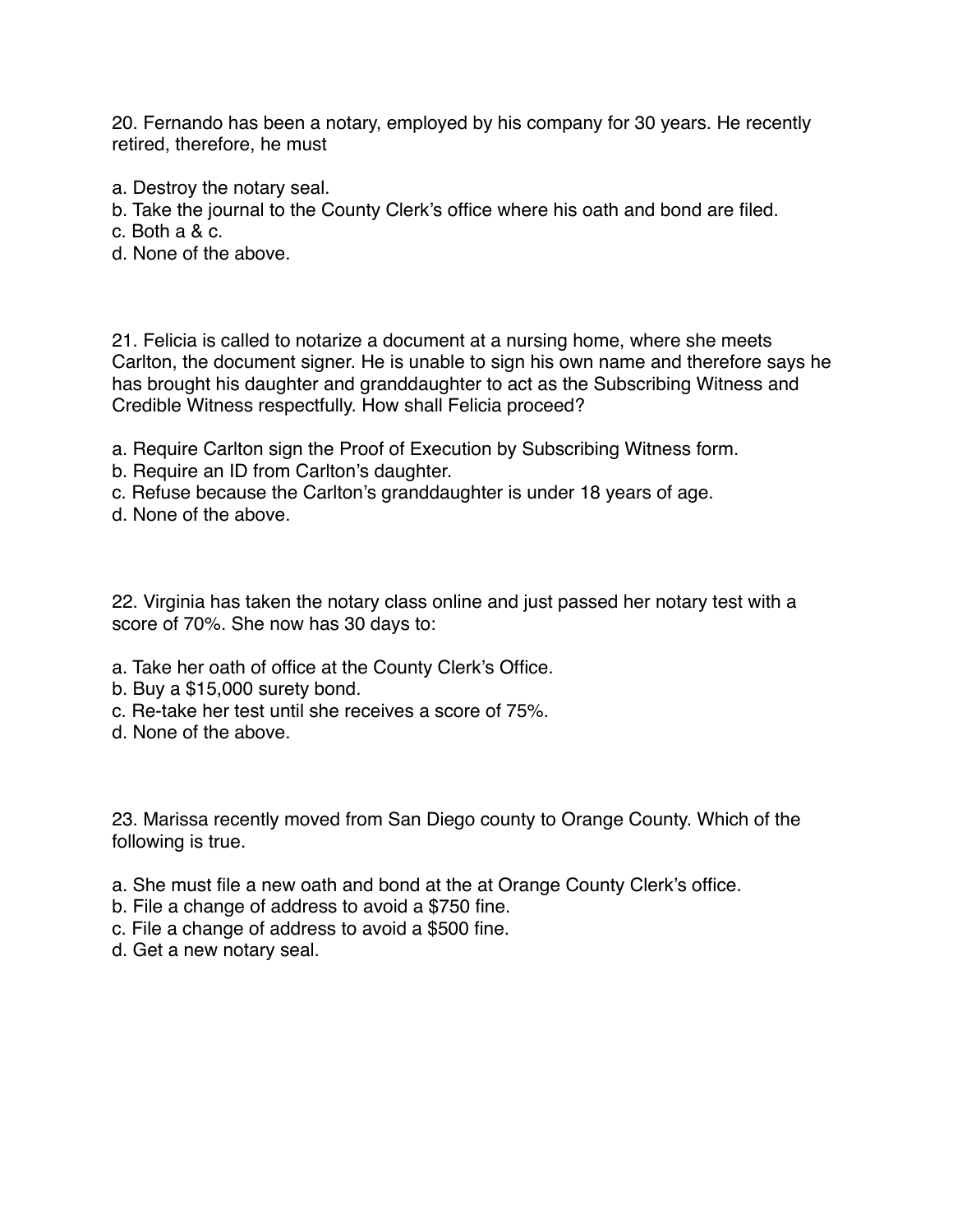24. Joe is asked by his employer Kristen, a loan officer, to explain the terms of the loan document to the client, including the interest rate, the length of the loan and the mortgage payments. Which of the following is true.

a. Kristin has just committed a misdemeanor.

- b. If Joe complies, he will be fined \$1,000.
- c. Joe may not notarize the document.
- d. Joe must indicate the document's date in the journal.

25. Which of the following procedures may not be used for a "Proof of Execution by a Subscribing Witness"?

a. If Jake has signed the document but cannot appear before the notary.

b. If Jake has signed the document and swears under oath to a Subscribing Witness that he is the document principal.

c. If Jake arranges with a notary over the phone to have a Subscribing Witness appear before the notary.

d. If the Credible Witness personally knows the Notary and personally knows the Subscribing Witness, who personally knows the document signer.

26. Jimmisha brings a document to Mr. Singh, a notary public. Mr. Singh will mark in his journal that he performed a Jurat. What identifying wording did she rely on?

a. "Subscribed and sworn to (or affirmed) before me".

b. "Acknowledged to me..."

c. "Do you swear or affirm that the statements in this document are true?"

d. "Personally appeared"

27. The Venue:

a. Is the State and County where the document was drawn.

b. The State and County where the notary has filed his or her bond and oath.

c. The State and County where the document was signed.

d. The State and County where the notary preformed the oath or affirmation, or where the notary required the signer to acknowledge that they signed the document.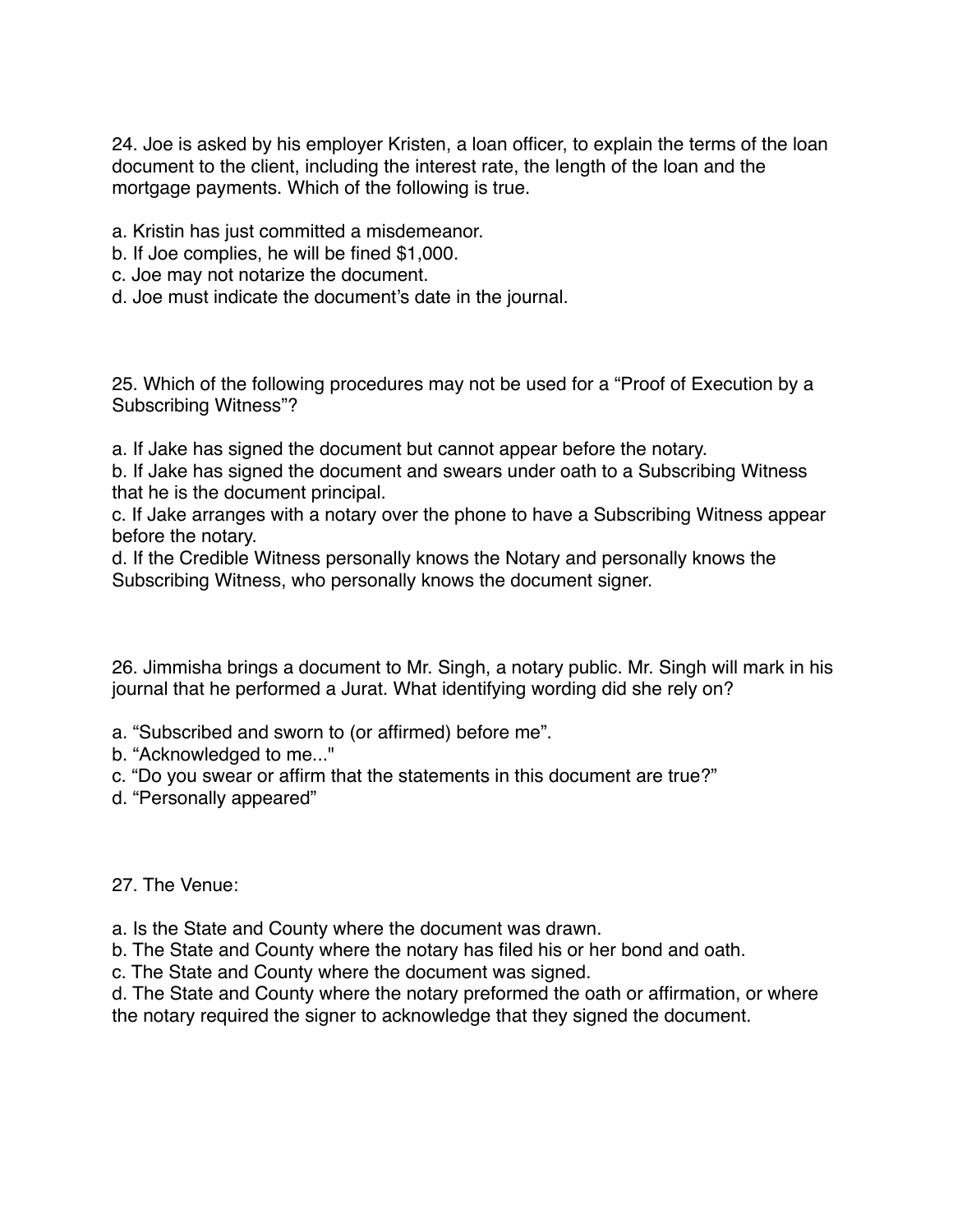28. When certifying a copy of a Power of Attorney…

a. The notary public must either witness the signer sign the document or require the signer acknowledge they signed the document.

b. If an attorney recommends that the document be notarized, a notary public may do so.

c. The notary must certify the copy, according to probate law.

d. None of the above.

29. Linda, a close friend of Mary, a notary public, brings in a document to be notarized that is incomplete. What should Mary do?

a. Make copies and enter into his/her notary public journal.

b. Refuse to notarize the document.

c. The notary public should decline and advise the person requesting the notarization to consult a member of the California State Bar.

d. None of the above.

30. In the following form, what goes after the words "personally appeared"?

| <b>ACKNOWLEDGMENT</b>                                                                                                                                                                                                                                   |                                                                                                                                                                                                                                                                                                               |
|---------------------------------------------------------------------------------------------------------------------------------------------------------------------------------------------------------------------------------------------------------|---------------------------------------------------------------------------------------------------------------------------------------------------------------------------------------------------------------------------------------------------------------------------------------------------------------|
| A notary public or other officer completing this.<br>certificate verifies only the identity of the incividual<br>who signed the clocument to which this dertificate is<br>attached, and not the truthfulness, accuracy, or<br>vitati, of that document. |                                                                                                                                                                                                                                                                                                               |
| State of California                                                                                                                                                                                                                                     |                                                                                                                                                                                                                                                                                                               |
| County of _______________________                                                                                                                                                                                                                       |                                                                                                                                                                                                                                                                                                               |
| On.<br>helione me.                                                                                                                                                                                                                                      | (insert name and fitle of the officer)                                                                                                                                                                                                                                                                        |
| personally appeared<br>personiză, ce the entity upon behalf of which the person(s) acted, executed the instrument.                                                                                                                                      | who proved to me on the basis of satisfactory svidence to be the person(s) whose name(s) is/argi<br>subscribed to the within instrument and acknowledged to me that he/shelthey executed the same in<br>his/har/their suthorized especiativise), and that by his/her/their signature(s) on the instrument the |
| paragraph is true and correct.                                                                                                                                                                                                                          | i partify under PENALTY OF PERJURY under the laws of the State of California that the foregoing.                                                                                                                                                                                                              |
| WITNE33 my hand and official seal.                                                                                                                                                                                                                      |                                                                                                                                                                                                                                                                                                               |
|                                                                                                                                                                                                                                                         |                                                                                                                                                                                                                                                                                                               |

- a. The name of the signer exactly as it appears on their ID.
- b. The name of the signer exactly as it appears on the document.
- c. The names of both signers plus their authorized capacity.
- d. The name of the notary public.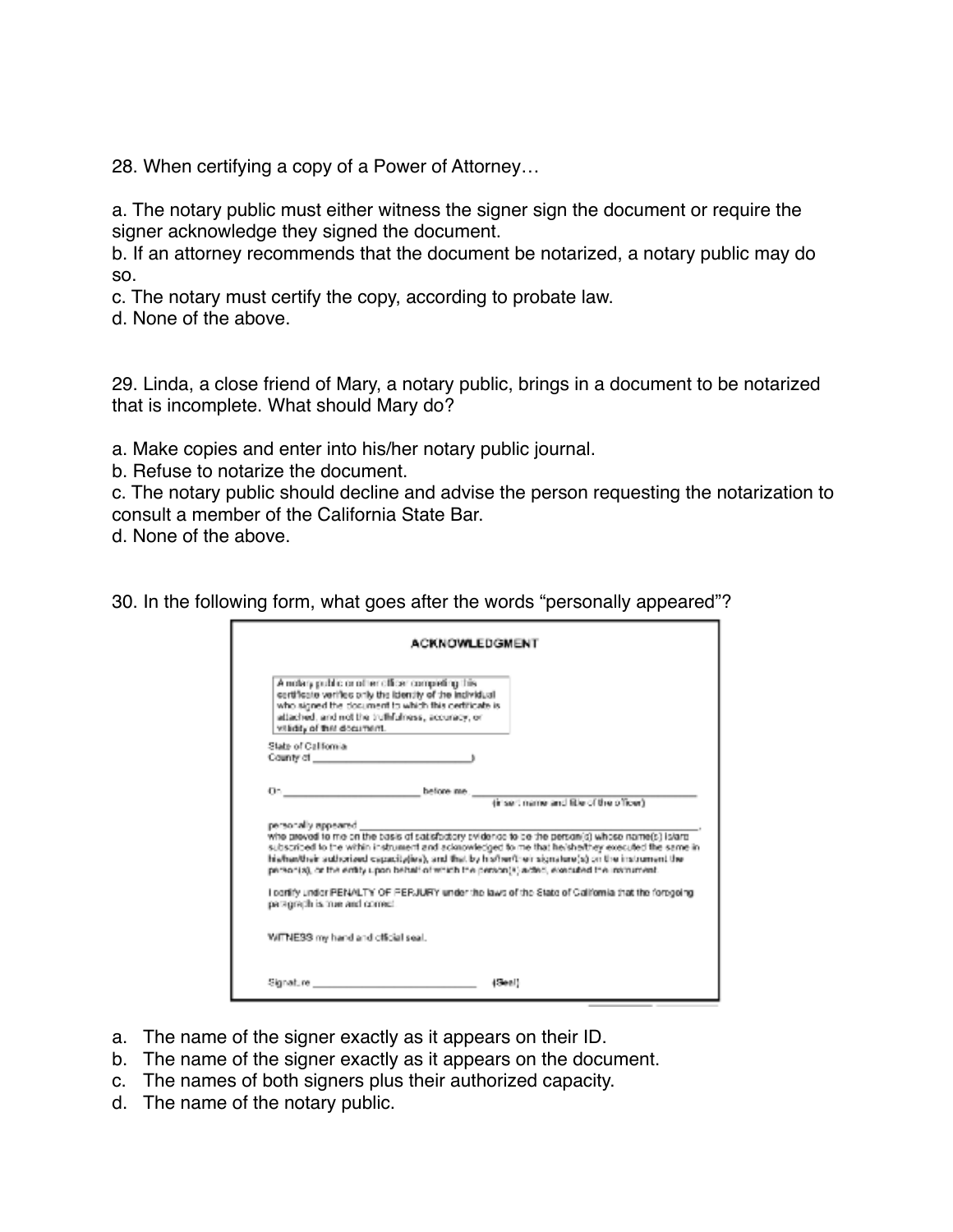ANSWERS ON NEXT PAGE